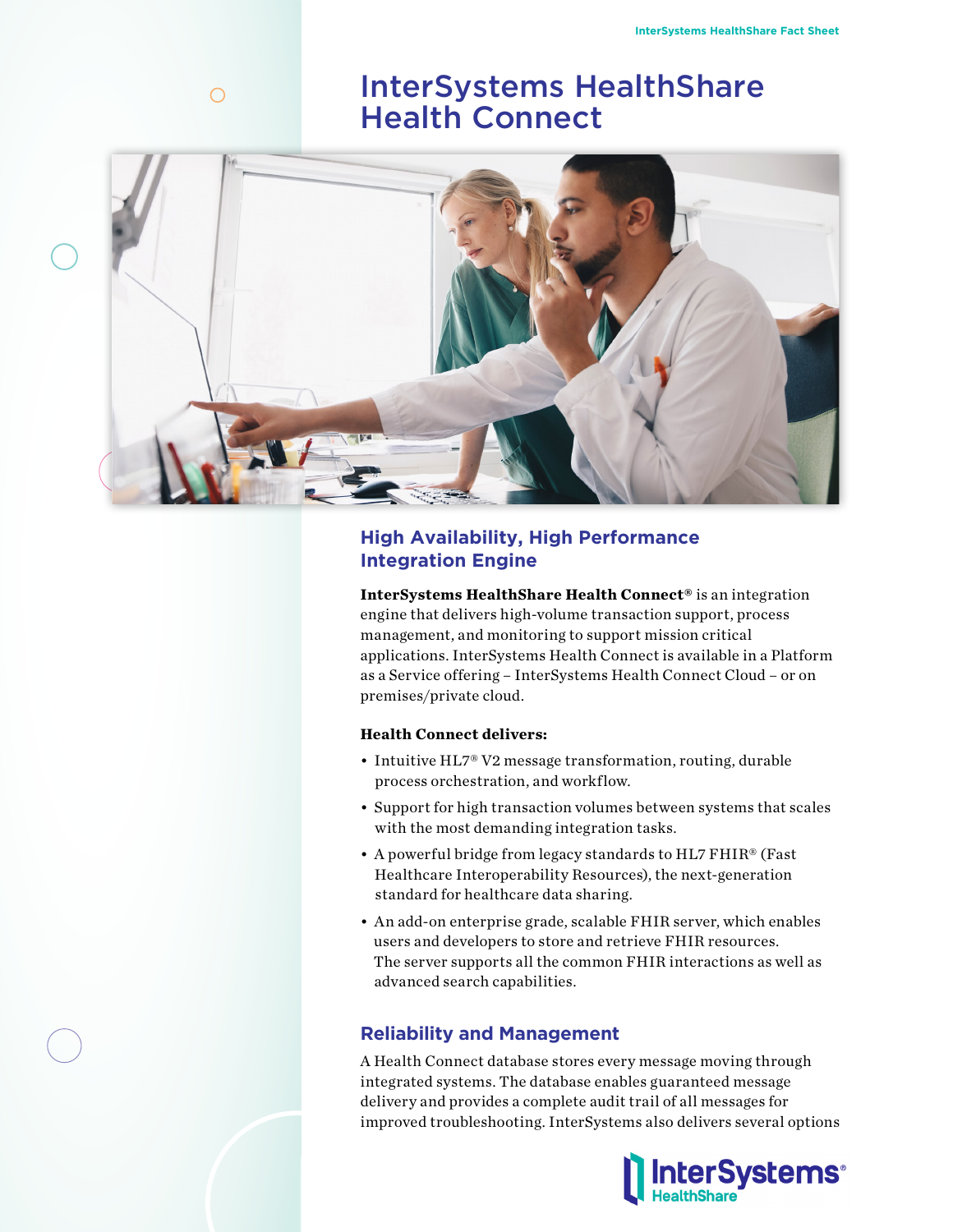**HEALTHSHARE HEALTH CONNECT IS FLEXIBLE, QUICK, AND EASY TO WORK WITH. IT IS LIKE A SWISS ARMY KNIFE. ALL OF THE THINGS THAT WE ASK ABOUT AND WANT TO DO WITH THE PRODUCT ARE ALREADY INCLUDED IN IT.** 

*CIO, 2021, KLAS Research website review.*

for high availability (HA) and disaster recovery, including clustering, virtualization HA, and an elegant, easy-to-implement technology for database mirroring. Mission critical capabilities include:

- Mirroring with fast failover recovery, critical for an always-on business.
- Visual diagnostics and auditing. Industry-leading message trace capabilities, a powerful test harness, and robust auditing facilitate the creation, debugging, and support of all your interfaces.
- Event detection, alerting, and real-time monitoring to ensure that information continues to flow even when source systems pause or fail. Messages are never lost, and an interrupted business process can always restart from the point of interruption.

# **High Performance**

At the heart of Health Connect is a high performance, multi-model data engine that seamlessly handles multiple forms of data at high speed. Health Connect easily scales from serving small clinics to handling the transaction volumes of the largest and most complex healthcare delivery systems in the world.

# **Interoperability – Standard by Design**

Healthcare organizations worldwide use InterSystems products for interoperability and improved workflow across the care continuum. Our support for global and national standards and certifications is one reason for this success. As global healthcare information protocols and standards evolve or new ones emerge, InterSystems keeps pace with these changes so you can take advantage of them easily.

In addition to FHIR R4, STU3 and DSTU2, Health Connect implements many IHE profiles, and supports HL7 V2, HL7 V3, CDA® and CCD®, C-CDA®, DICOM, X12, ADHA (Australia), ASTM, DMP (France), EDIFACT, ITK (United Kingdom), and xDT (Germany).

You can use Health Connect pre-built data transformations to convert between most standard healthcare data formats. These transformations can be customized to address special cases, such as proprietary or legacy formats.

The depth of Health Connect standards support, and its ability to translate between health data representations — for example HL7 V2 and FHIR, or a non-standard format and FHIR — gives you unmatched interoperability power and flexibility.

#### **InterSystems API Manager**

InterSystems API Manager, a component of Health Connect, handles the entire application programming interface (API) life cycle from planning and design to versioning and retirement. API Manager enables you to deliver business value faster, including monetization of API usage, while you focus on your core capabilities.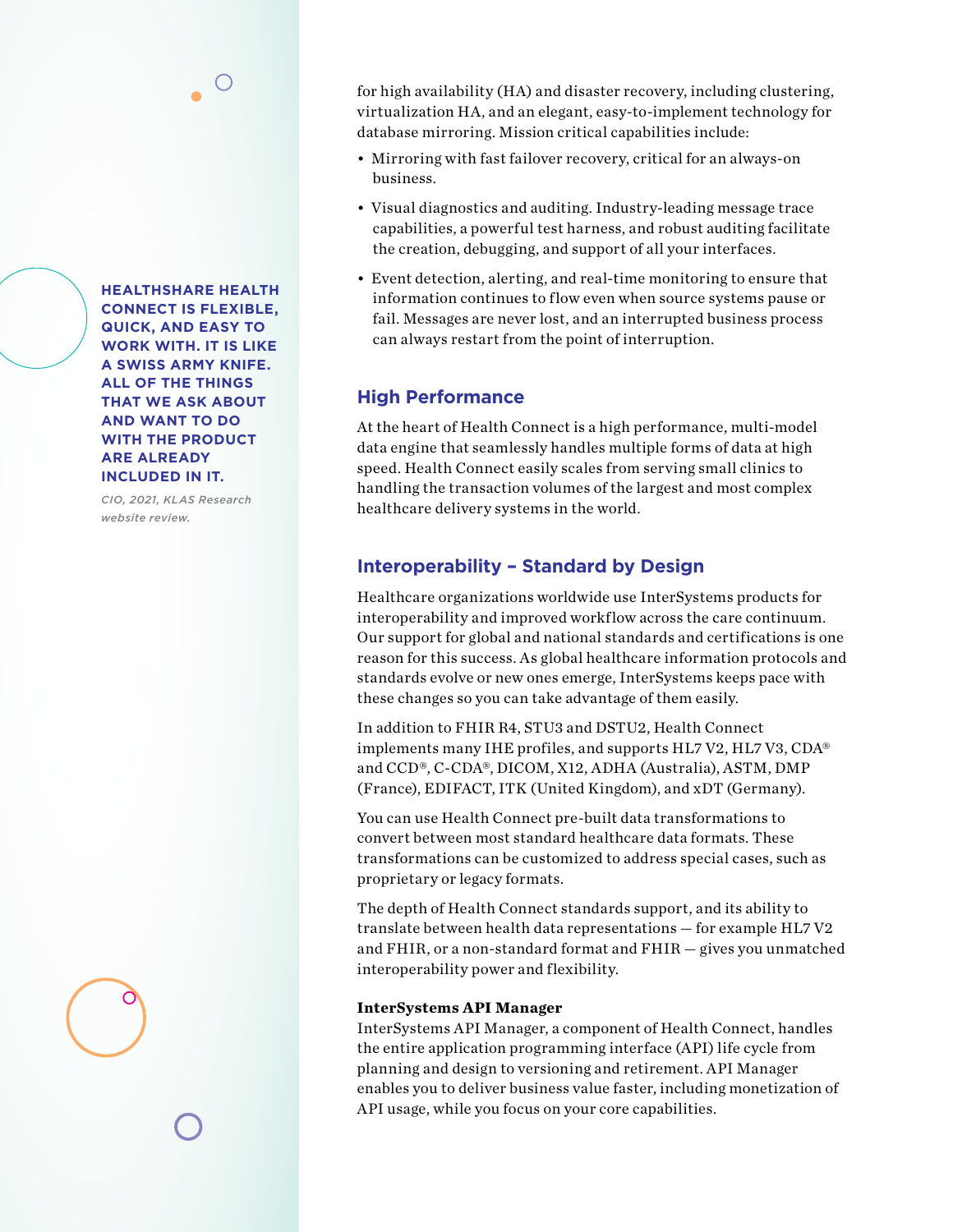Key features include:

- Publishing: designed with the embedded administrator dashboard, a command line interface (CLI) or REST APIs. All your APIs are discoverable.
- Developer Portal: APIs can be listed on a customizable portal web marketplace which allows developers to sign-up, explore, and subscribe to APIs. The system supports self-signup and multi tenant environments.
- Traffic Control: allows administrators to manage, throttle, and restrict inbound and outbound API traffic.
- Analytics & Security: API publishers can monitor APIs and detect unusual activity. InterSystems API Manager supports TLS and SSL at transport level, OAuth2 at the protocol level, and role-based access control.

#### **FHIR Capabilities**

FHIR is the future of healthcare interoperability, and InterSystems is actively engaged in creating that future as an HL7 benefactor member and standards-committee participant. We invest time and resources to stay on the cutting edge of the HL7 standards and build HL7 FHIR into a common technology stack for all our products.

Health Connect provides all the technology interface engineers need to handle FHIR requests as easily as they now work with HL7 V2 and integration flows. Health Connect includes a FHIR client, a FHIR message model, and translation between FHIR and other health information interchange standards, such as HL7 V2 and C-CDA.

For customers interested in data storage and access, an optional addon FHIR server and repository is available which supports FHIR R4. Or you can use our pay-as-you-go FHIR Accelerator service. It is a reliable, fully managed solution for storing and retrieving FHIR data running on major public cloud marketplaces, such as AWS.

Health Connect receives or sends FHIR resources via the FHIR RESTful API, in JSON or XML formats. This allows applications based on the latest technology to use FHIR data – new or mapped from legacy systems.

#### **Leverage FHIR to Integrate with Legacy Systems**

Today, thousands of integrations using HL7 V2, HL7 CDA, and other standards form the backbone of interoperability and workflows in healthcare. Health Connect is your bridge between these formats and the FHIR standard, transforming their data into a FHIR representation. Examples include:

- Decomposing CDA document data into FHIR resources
- Converting HL7 V2 messages into a FHIR representation for consumption by a decision support system
- Transforming a FHIR message into an HL7 V2 message, such as an order, to send to a legacy system

New applications can access legacy data, and represent this data as FHIR messages, to expand their use for value-based care, quality improvement, and research.